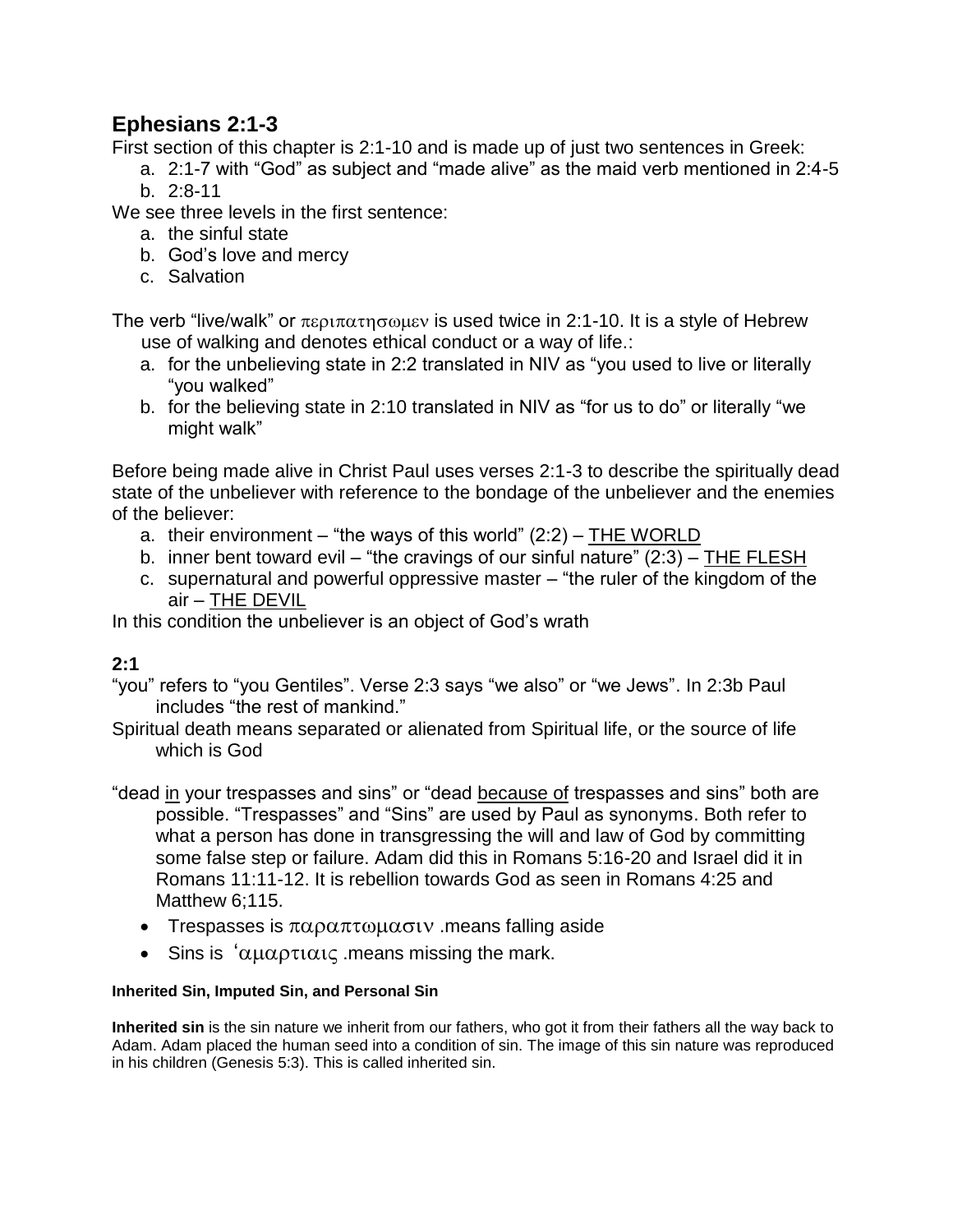**Imputed sin** refers to sin that is charged legally to our account. To impute means to attribute, credit, or ascribe to someone else. There have been three imputations in history:

- 1. Adam imputed the penalty for his sin to the human race (Romans 5:12-21).
- 2. The sin of man and men's personal sins were imputed to Jesus on the cross (2 Corinthians 5:19; 1 Peter 2:24).
- 3. The righteousness of Christ is imputed to a believer (2 Corinthians 5:21).

**Personal sin** refers to sins we commit ourselves. Personal sins are committed by both unbelievers and believers. The personal sins committed by a believer do not cause them to lose their salvation, but they do obstruct fellowship with God.

| <b>Sin</b>           | <b>Scripture</b>           | <b>Transmission</b>                                  | <b>Consequence</b>     | Remedy                                                                           |
|----------------------|----------------------------|------------------------------------------------------|------------------------|----------------------------------------------------------------------------------|
| <b>INHERITED SIN</b> | Ephesians 2:3              | Generation to<br>Generation                          | <b>Spiritual Death</b> | Redemption and the<br>gift of the Holy Spirit                                    |
| <b>IMPUTED SIN</b>   | Romans 5:12                | Directly deposited<br>into your account<br>form Adam | <b>Physical Death</b>  | Imputed<br>Righteousness<br>directly deposited<br>into your account by<br>Christ |
| <b>PERSONAL SINS</b> | Romans 3:23;<br>1 John 1:9 | (None)                                               | Loss of Fellowship     | Confession and<br>Forgiveness                                                    |

New Testament uses "dead" in reference to spiritual again in 2:5 but also in:

- Romans 11:15, 20
- Ephesians 5:14
- Colossians 2:13

## **2:2**

"once" is used in contrast to their present state. "Once you were" but "now you are"

This life was not freedom but fearful bondage.

The World:

NIV: "you followed the ways of this world" is literally "you walked according to the age ("aion") of this world. In the Jewish mind there were two ages or aions. This present age and the one to come. In the past they had ethics and values of their societies and cultures of this old age.

The Devil Ephesians reveals more about evil spiritual forces than any other NT book 4:27 6:11 6:16 "Ruler" is an OT term for a national, local or tribal leader

Kingdom is a sphere or realm of influence Air refers to the place of spiritual forces and influence

Satan is defeated but continues to make his influence felt